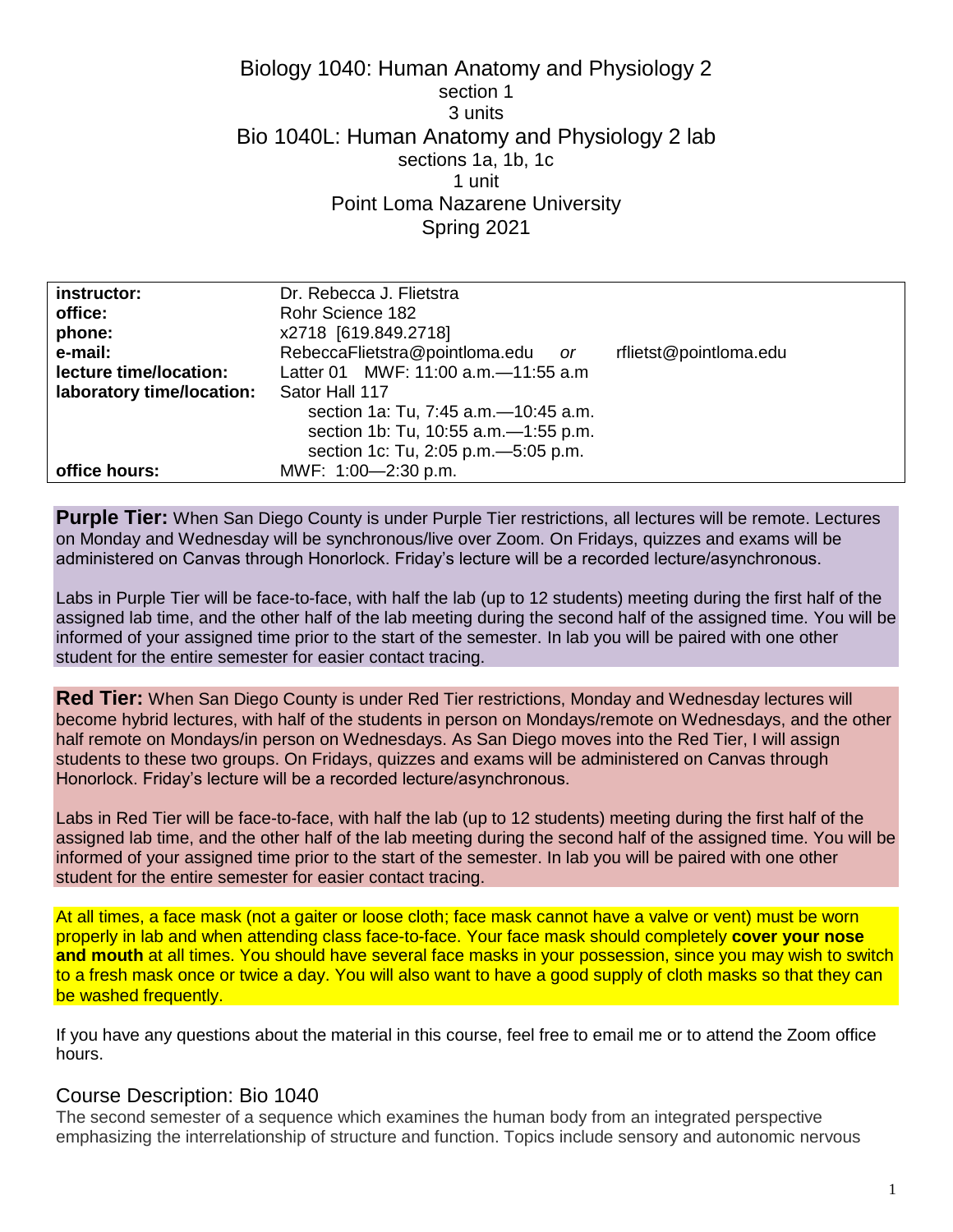system, endocrine system and reproduction, cardiovascular system, immune system, respiratory system, digestive system, and urinary system. 3 units

# Co-requisite: Bio 1040L

This anatomy and physiology laboratory is a co-requisite for Bio 1040. Students enrolled in Bio 1040 must be enrolled in Bio 1040L, and vice versa. If Bio 1040 is dropped, Bio 1040L must also be dropped. Offered every year. Letter graded. Your grade for Bio 1040 and Bio 1040L will be calculated together and the same grade applied to both. 1 unit

# Pre-requisites:

Successful completion (with a passing grade) of **Bio 1030,** and **Che 1003 or Che 1052** (or their equivalent) is a **prerequisite** to admission to this course. If you failed either one of these, you are not eligible to enroll in Bio 1040. This course is the second of a two-semester sequence where the structure and function of various systems of the body are studied in an integrated fashion. If you did not take Biology 1030 at PLNU, you should see me to be sure that your background is appropriate for this course.

# Student Learning Outcomes:

- 1. Students will be able to identify the anatomy of, and blood flow through, the mammalian heart.
- 2. Students will be able to identify major blood vessels of the human and the cat, and the regions supplied by these blood vessels.
- 3. Students will understand the basic anatomy and physiology of the sensory and autonomic nervous systems, endocrine system, cardiovascular system, immune system, respiratory system, digestive system, and urinary system.
- 4. Students will be able to describe the symptoms and mechanisms of representative diseases and injuries, and explain how such pathophysiology relates to normal anatomy and physiology.

# Required Texts and Materials:

For each lecture there is an assigned reading. It is recommended that you read through these pages both prior to and following the related lecture. The textbook for this class will be used both semesters of the Human Anatomy and Physiology sequence (Bio 1030 & Bio 1040); the dissection kit is also used both semesters.

Amerman, *Human Anatomy and Physiology* (2nd ed.), Pearson, 2019.

Bundled with *Mastering A&P*

The following materials are required for work in various laboratories:

Dissecting kit (available at bookstore)

Old shirt or coat for dissecting work

For this course you will need to access two websites:

Canvas.pointloma.edu

*This website will be your source for all lecture and laboratory handouts.*

www.masteringaandp.com

*This website is available through your textbook—either included in the price of a new textbook, or a separate purchase with a used textbook. This website will serve as a resource for images and study guides, as well as the site you will use to access on-line quizzes.*

# Recommended Materials

These two items are for sale at the bookstore and may be helpful for learning the anatomical material this semester and next semester.

Krieger, A Visual Analogy Guide to Human Anatomy & Physiology, Morton, 2013 Hansen, *Netter's Anatomy Coloring Book*, Elsevier, 2010.

Evaluation:

#### **based on an expected 1210+ total points**

Your grade for Bio 1040 and Bio 1040L will be calculated together and the same grade applied to both.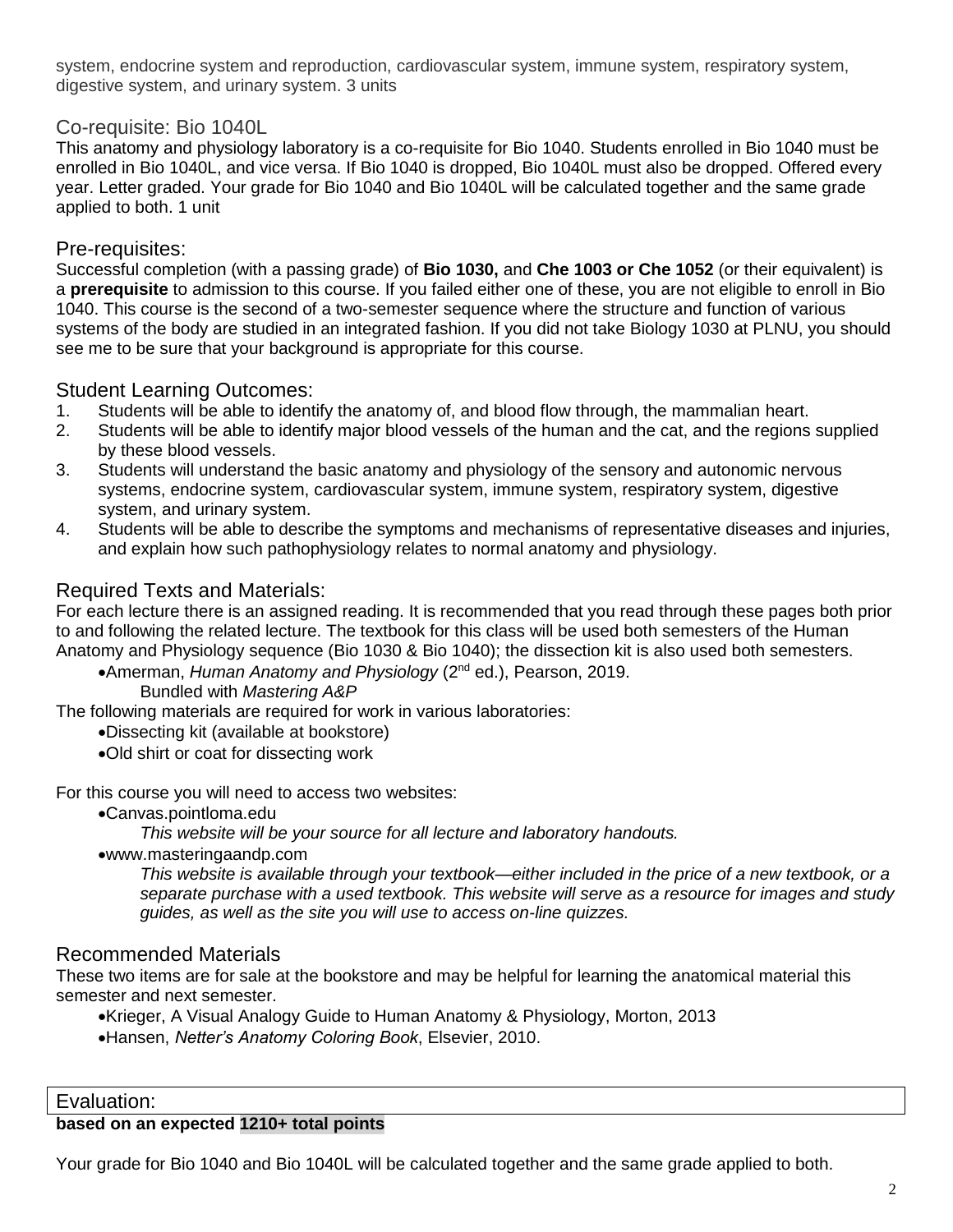# **Lecture points: at least 890 points**

- 1) 5 non-cumulative exams (100 points/exam) = 500 points
- 2) 6 lecture quizzes (15 points/quiz) = 90 points
- $3)$  20-25 MAP quizzes (5 points/quiz) = 100-125 points
- 4) one final, cumulative exam = 150 points
- 5) 50 points for in-class attendance
- 5) up to 50 points possible from unannounced in-class assignments

#### **Laboratory points: 320 points**

- 1) 9 lab quizzes (10 points/quiz + 10 points) = 100 points<br>2) 6 lab exercises (20 points/exercise) = 120 points
- 6 lab exercises (20 points/exercise) =  $120$  points
- $3$  circulatory system lab practical = 100 points

#### **Your letter grade will be determined from your cumulative percent score as follows:**

| $A: 93.0 - 100\%$  | $B - 80.0 - 82.99$   | $D_{+}$ : 67.0 - 69.99 |
|--------------------|----------------------|------------------------|
| $A-$ : 90.0-92.99  | $C_{+}$ : 77.0-79.99 | $D: 63.0 - 66.99$      |
| $B + 87.0 - 89.99$ | $C: 73.0 - 76.99$    | $D-360.0-62.99$        |
| $B: 83.0 - 86.99$  | $C-$ : 70.0-72.99    | $F: \leq 59.99$        |

# Extra Credit:

**45 points**—Although you only need to take six quizzes for class credit, up to nine quizzes (each worth 15 points) will be administered during the semester. When calculating your grades, every third quiz will be considered "extra credit", as reflected in your cumulative score. By taking all of the quizzes (and doing well), you could potentially earn 135 points out of 90 points.

#### Lecture Participation:

#### Taking Notes:

For each topical section I will make an outline available on Canvas (canvas.pointloma.edu) at least two days prior to the first lecture for that topic. If possible, save a tree by printing these outlines as double-sided copies.

# Studying:

It is highly recommended that you study at least 2-3 hours for every credit hour. Since Bio 1040 + Bio 1040L are worth four credits, **you should be studying 8—12 hours every single week**—and not just the week prior to an exam or practical. This studying should also be spread out during each week, not simply occurring before Friday's quiz. While studying includes reading the assigned text, you should concentrate on the lecture material presented in class. Make sure that you not only *memorize* the information, but that you also *understand* the material.

# Tutoring:

Tutors have been assigned to this class and they are available for individual and group tutoring.

# MAP Quizzes:

Unless you've purchased a different edition, your textbook comes with a free, 2-year access to Mastering A&P. If you are using a different version of the text, you will need to purchase this separately (MasteringAandP.com; choose Amerman, Human Anatomy & Physiology, 1e). This website is used both semesters in all sections of Bio 1030/Bio 1040. The link to Mastering A&P for this course is found on the Canvas page.

Unless explicitly announced in class, every Monday and Wednesday of this semester you will need to take a simple 5-point on-line quiz. This quiz is intended to help you keep up with all the material we are covering in class. Each quiz may cover material from the day's lecture, previous material, and even some textbook material that will not be covered in class (but may be covered on quizzes and exams). **Each quiz will be available from noon of Monday or Wednesday to 7:59 a.m. the next morning.**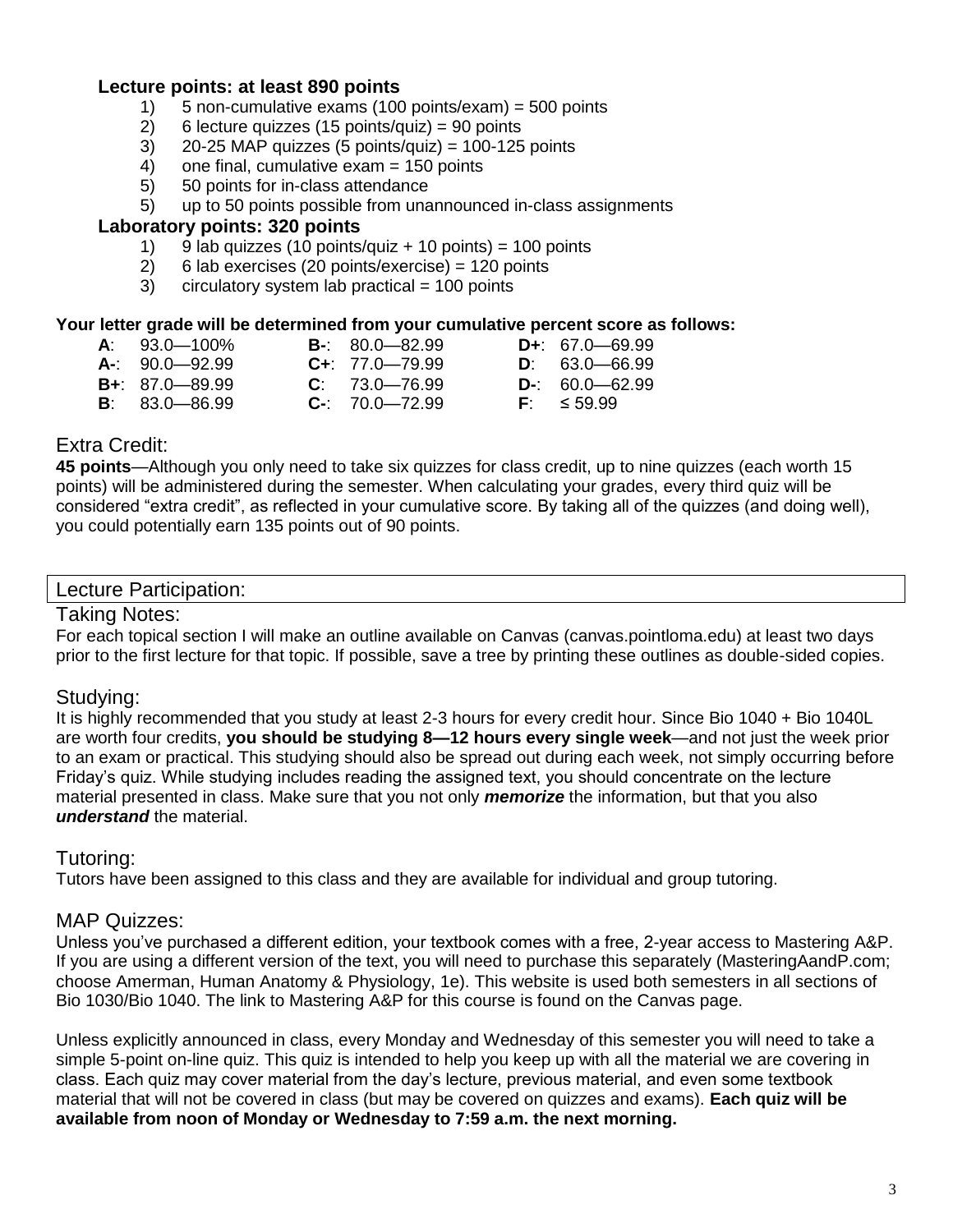Although each quiz is open-book, it is highly recommended that you read the chapter associated with the day's lecture ahead of time. Indeed, you will be better able to learn the material if these quizzes you first study the material, then try to take the quiz without referring to your notes or textbook.

Feel free to take notes while you take these quizzes, but please DO NOT copy down questions and their answers, and DO NOT share answers with other members of the class. These quizzes are intended to help you and your classmates learn the material, so please do not undermine this goal by cheating.

# Lecture Quizzes:

On the Fridays that do not have an exam, a **15-point quiz** will be administered at the start of class (11:00 am PT). These quizzes will consist of short answer and essay questions. The material to be covered by each quiz will be announced on the previous Wednesday. For each quiz, **10-12 points** will cover new material and **3-5 points** will cover previously studied material. These quizzes have a time limit, so if you are late for class, you will have less time. These quizzes are **not** intended to give you "easy points", but are designed to help **focus your studying**. In general, these quizzes will be returned and discussed on the following Monday.

# Exams:

The dates on which exams will be administered are indicated in the lecture schedule below. These exams will be administered through Canvas, using Honorlock, on the scheduled day, 11:00am—12:00pm PT. Exams can only be rescheduled with advance notice and with a valid reason, such as illness (requiring a signed statement from a physician) or a school-related activity (requiring prior notification from the administration and the student). **The final cannot be rescheduled. This semester the final will be given on Friday, June 11, 10:30 a.m.—1:00 p.m.**

Lecture exams will cover the material given in class up as indicated in the syllabus.

Each exam will be composed of 40 multiple-choice questions (80 pts total) and 20 points of short answer/essay questions.

# Laboratory Participation:

#### Attendance:

**Attendance is mandatory**. You are expected to stay for the **entire scheduled laboratory period** (which, under COVID conditions, is half of the lab period) unless dismissed by the instructor. Each week, part of the lab will be completed inside the laboratory, and part will be completed online. Write-ups associated with the online portion will be due at 5:00pm PT on Fridays.

# Laboratory Handouts:

Prepare for the laboratory exercise by reading the materials supplied ahead of time. Laboratory exercises will be posted on Canvas (canvas.pointloma.edu) d-outs as double-sided copies.

# Textbook and Lecture Notes:

The lab exercises and write-up often refer to material found in your textbook and in the lecture notes. Both sources, therefore, should be brought to lab each week.

# Laboratory Quizzes:

As indicated on the lab schedule, quizzes will be administered at the start of most laboratory sections. If you are late for lab, you will not be given the opportunity to take any missed quiz.

# Circulatory System Practical:

The circulatory system laboratory practical is scheduled for **Tuesday, March 17** and will be administered in the one-hour blocks during normal school hours. Prior to the exam, you will be asked to indicate which time(s) are amenable to your schedule. If you anticipate conflicts, please do your best to clear them prior to the circulatory system labs. The circulatory system laboratory practical will be worth **100 points**.

# Laboratory Assignments: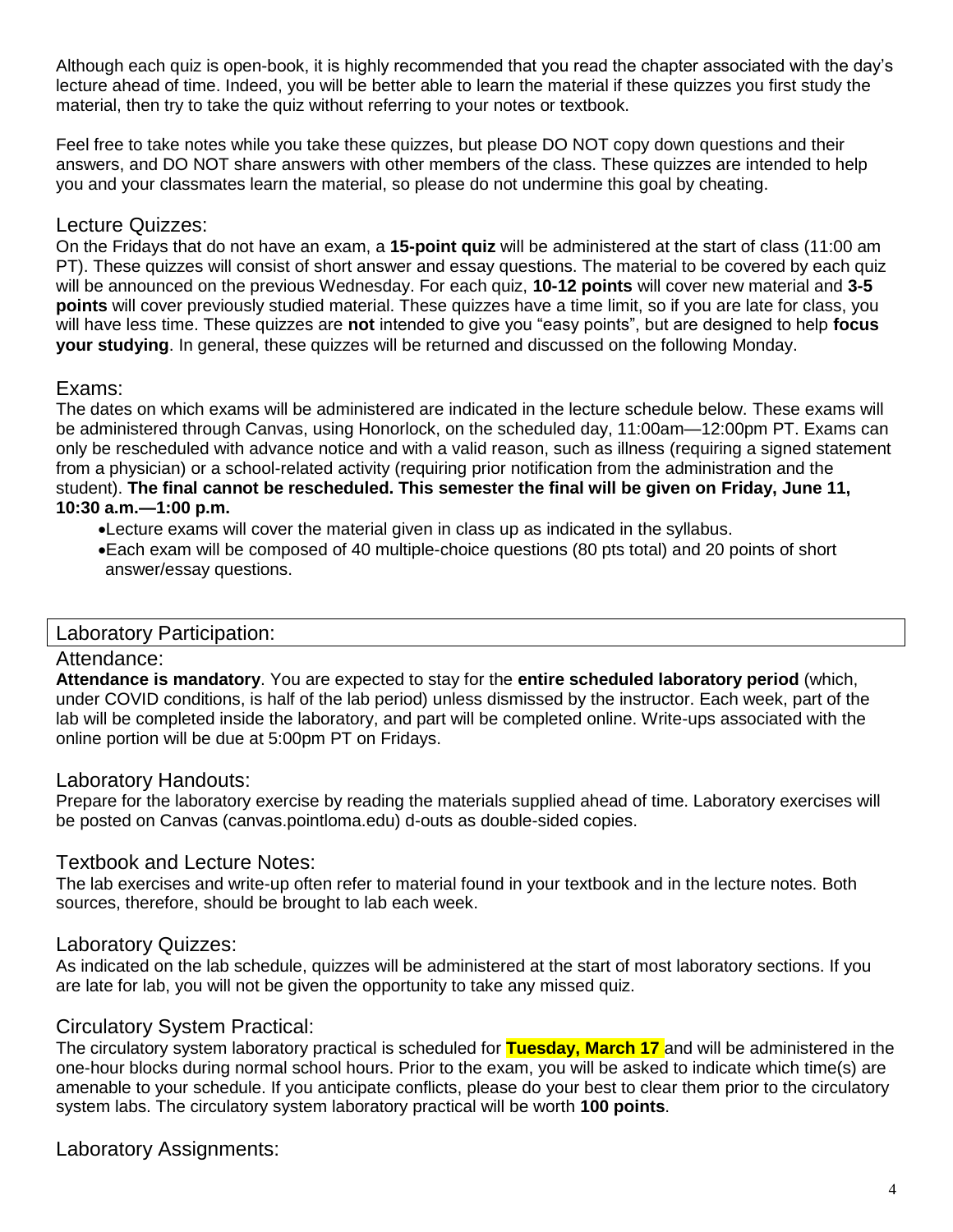The portion of the lab write-up based on the in-person portion of each lab will be due at the end of the lab period. You **cannot** hand in a laboratory write-up for a lab you did not attend. It is important that you recognize that these laboratory write-ups must **reflect your own work**, and not someone else's. This means that you can—and should—discuss the assignment with your classmates, but that you cannot copy their answers. Students who hand in identical assignments will not be given any credit for that particular assignment.

Any write-up associated with the online portion of a lab will be due on Fridays at 5:00pm PT.

# Laboratory Safety and Clean-Up:

**At all times, a face mask** (not a gaiter or loose cloth; face mask cannot have a valve or vent) **must be worn properly** in lab. Your face mask should completely cover both your nose and mouth at all times. You should have several face masks in your possession, since you may wish to switch to a fresh mask once or twice a day. You will also want to have a good supply of cloth masks so they can be washed frequently.

**No food (including gum) or water in the laboratory**. You must leave the lab classroom to go outside and take a drink from a closed container. Closed beverage containers must be protected within a backpack or bag while in the lab, such that air particles cannot fall on the drinking surface.

Hands should be washed **thoroughly (20-30 sec) with soap both at the beginning and at the conclusion of each laboratory period**. Coronaviruses are effectively trapped by soap and removed from your hands if you thoroughly wash your hands with soap for at least 20-30 seconds, and then dry them completely. Hand sanitizer will be made available as well.

**Keep all backpacks and other personal materials either on the lab bench (if there is room) or completely under the lab bench, such that no one could possibly trip over these items.**

#### **Enclosed shoes are mandatory. Open-toed shoes, clogs, backless shoes, or sandals are not permitted. You also cannot wear shoes that expose the top of the foot.**

At the end of each laboratory period make sure that your table, and the equipment you've used, has been **cleaned and returned** to its appropriate place. Points are deducted for messes not cleaned up. Disinfect your lab bench by thoroughly spraying its surface with the special covid-19 disinfectant. Let the disinfectant sit on the bench surface for a full minute (time this) before wiping it off.

As you use shared equipment, follow the instructions for cleaning it after each use.

**Do NOT touch your face while in lab**, regardless of whether or not you are wearing lab gloves. Do not touch your phone or laptop in lab until you have washed your hands or used hand sanitizer. Sanitize your hands after touching shared equipment.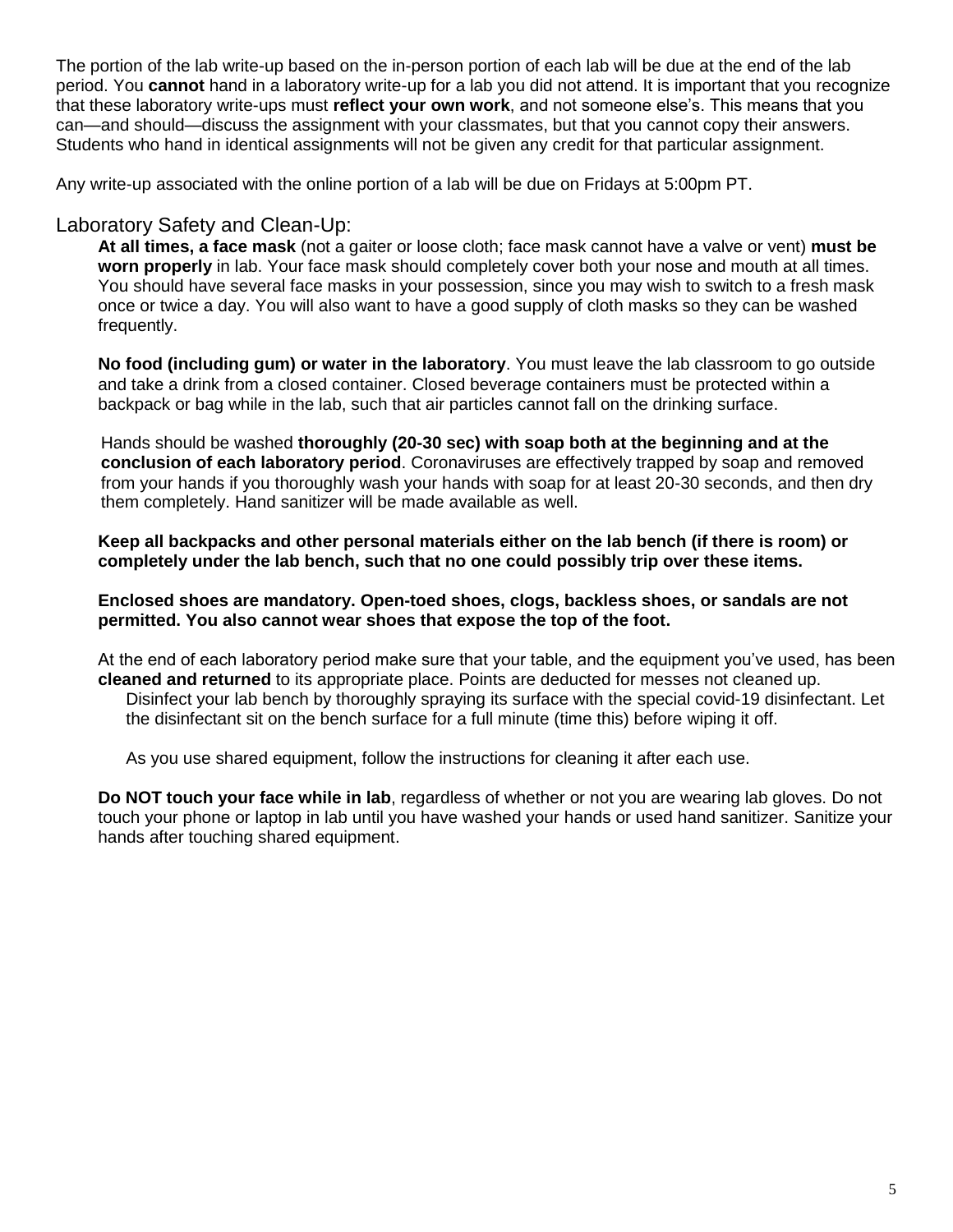# **STATE AUTHORIZATION**

State authorization is a formal determination by a state that Point Loma Nazarene University is approved to conduct activities regulated by that state. In certain states outside California, Point Loma Nazarene University is not authorized to enroll online (distance education) students. If a student moves to another state after admission to the program and/or enrollment in an online course, continuation within the program and/or course will depend on whether Point Loma Nazarene University is authorized to offer distance education courses in that state. It is the student's responsibility to notify the institution of any change in his or her physical location. Refer to the map on State [Authorization](https://www.pointloma.edu/offices/office-institutional-effectiveness-research/disclosures) to view which states allow online (distance education) outside of California.

# **INCOMPLETES AND LATE ASSIGNMENTS**

All assignments are to be submitted/turned in by the beginning of the class session when they are due—including assignments posted in Canvas. Incompletes will only be assigned in extremely unusual circumstances.

# **PLNU COPYRIGHT POLICY**

Point Loma Nazarene University, as a non-profit educational institution, is entitled by law to use materials protected by the US Copyright Act for classroom education. Any use of those materials outside the class may violate the law.

# **PLNU ACADEMIC HONESTY POLICY**

Students should demonstrate academic honesty by doing original work and by giving appropriate credit to the ideas of others. Academic dishonesty is the act of presenting information, ideas, and/or concepts as one's own when in reality they are the results of another person's creativity and effort. A faculty member who believes a situation involving academic dishonesty has been detected may assign a failing grade for that assignment or examination, or, depending on the seriousness of the offense, for the course. Faculty should follow and students may appeal using the procedure in the university Catalog. See [Academic Policies](https://catalog.pointloma.edu/content.php?catoid=41&navoid=2435#Academic_Honesty) for definitions of kinds of academic dishonesty and for further policy information.

# **PLNU ACADEMIC ACCOMMODATIONS POLICY**

While all students are expected to meet the minimum standards for completion of this course as established by the instructor, students with disabilities may require academic adjustments, modifications or auxiliary aids/services. At Point Loma Nazarene University (PLNU), these students are requested to register with the Disability Resource Center (DRC), located in the Bond Academic Center [\(DRC@pointloma.edu](mailto:DRC@pointloma.edu) or 619-849-2486). The DRC's policies and procedures for assisting such students in the development of an appropriate academic adjustment plan (AP) allows PLNU to comply with Section 504 of the Rehabilitation Act and the Americans with Disabilities Act. Section 504 prohibits discrimination against students with special needs and guarantees all qualified students equal access to and benefits of PLNU programs and activities. After the student files the required documentation, the DRC, in conjunction with the student, will develop an AP to meet that student's specific learning needs. The DRC will thereafter email the student's AP to all faculty who teach courses in which the student is enrolled each semester. The AP must be implemented in all such courses.

If students do not wish to avail themselves of some or all of the elements of their AP in a particular course, it is the responsibility of those students to notify their professor in that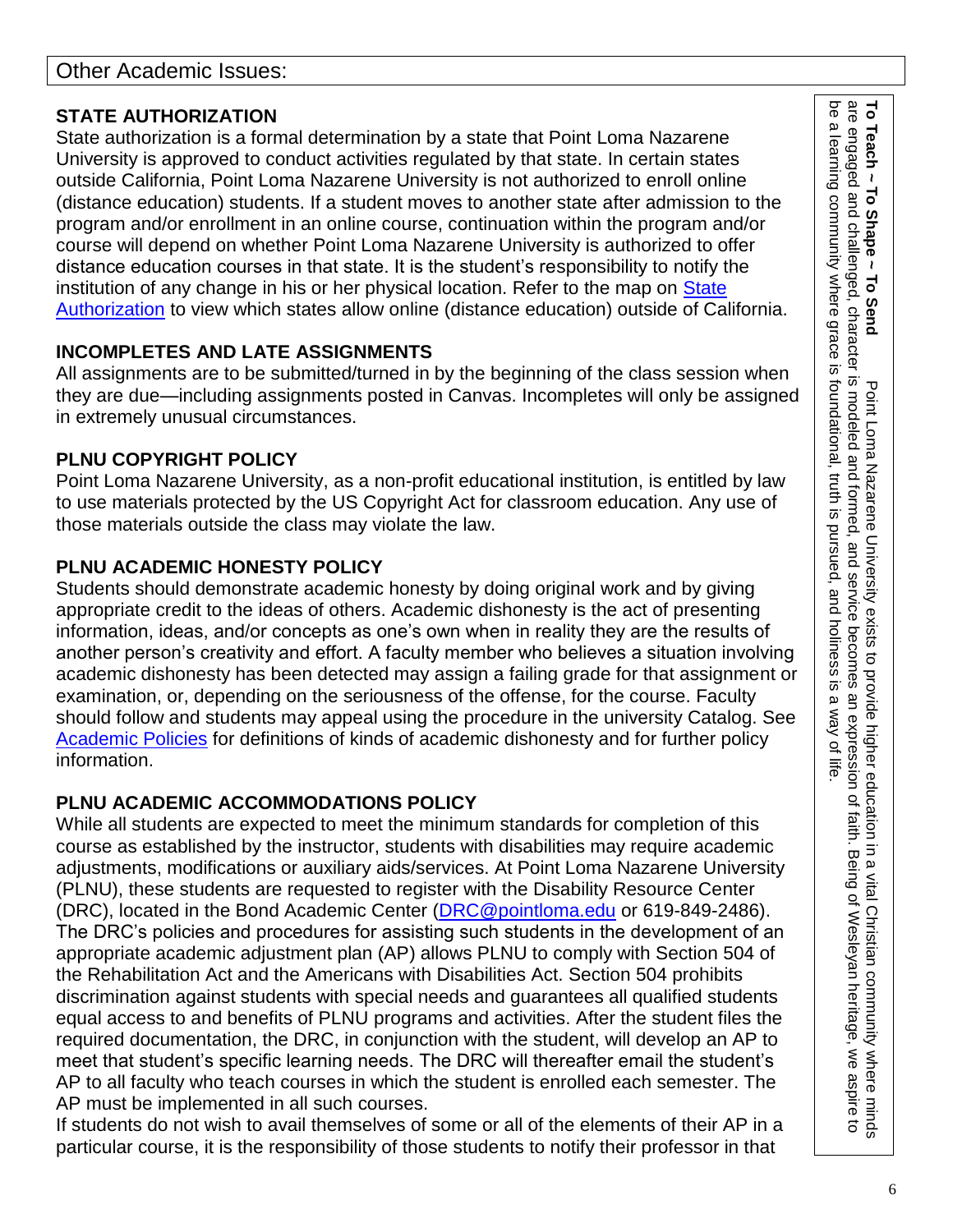course. PLNU highly recommends that DRC students speak with their professors during the first two weeks of each semester about the applicability of their AP in that particular course and/or if they do not desire to take advantage of some or all of the elements of their AP in that course.

# **PLNU ATTENDANCE AND PARTICIPATION POLICY**

Regular and punctual attendance at all **synchronous** class sessions is considered essential to optimum academic achievement. If the student is absent for more than 10 percent of class sessions (virtual or face-to-face), the faculty member will issue a written warning of de-enrollment. If the absences exceed 20 percent, the student may be de-enrolled without notice until the university drop date or, after that date, receive the appropriate grade for their work and participation. In some courses, a portion of the credit hour content will be delivered **asynchronously** and attendance will be determined by submitting the assignments by the posted due dates. See [Academic Policies](https://catalog.pointloma.edu/content.php?catoid=46&navoid=2650#Class_Attendance) in the Undergraduate Academic Catalog. If absences exceed these limits but are due to university excused health issues, an exception will be granted. **Asynchronous Attendance/Participation Definition** A day of attendance in asynchronous content is determined as contributing a substantive note, assignment, discussion, or submission by the posted due date. Failure to meet these standards will result in an absence for that day. Instructors will determine how many asynchronous attendance days are required each week.

# **SPIRITUAL CARE**

Please be aware PLNU strives to be a place where you grow as whole persons. To this end, we provide resources for our students to encounter God and grow in their Christian faith. If students have questions, a desire to meet with the chaplain or have prayer requests you can contact the [Office of](https://www.pointloma.edu/offices/spiritual-development)  [Spiritual Development](https://www.pointloma.edu/offices/spiritual-development)

# **USE OF TECHNOLOGY**

In order to be successful in the online environment, you'll need to meet the minimum technology and system requirements; please refer to the *[Technology and System Requirements](https://help.pointloma.edu/TDClient/1808/Portal/KB/ArticleDet?ID=108349)* information. Additionally, students are required to have headphone speakers compatible with their computer available to use. If a student is in need of technological resources please contact [student-tech](mailto:student-tech-request@pointloma.edu)[request@pointloma.edu.](mailto:student-tech-request@pointloma.edu)

Problems with technology do not relieve you of the responsibility of participating, turning in your assignments, or completing your class work.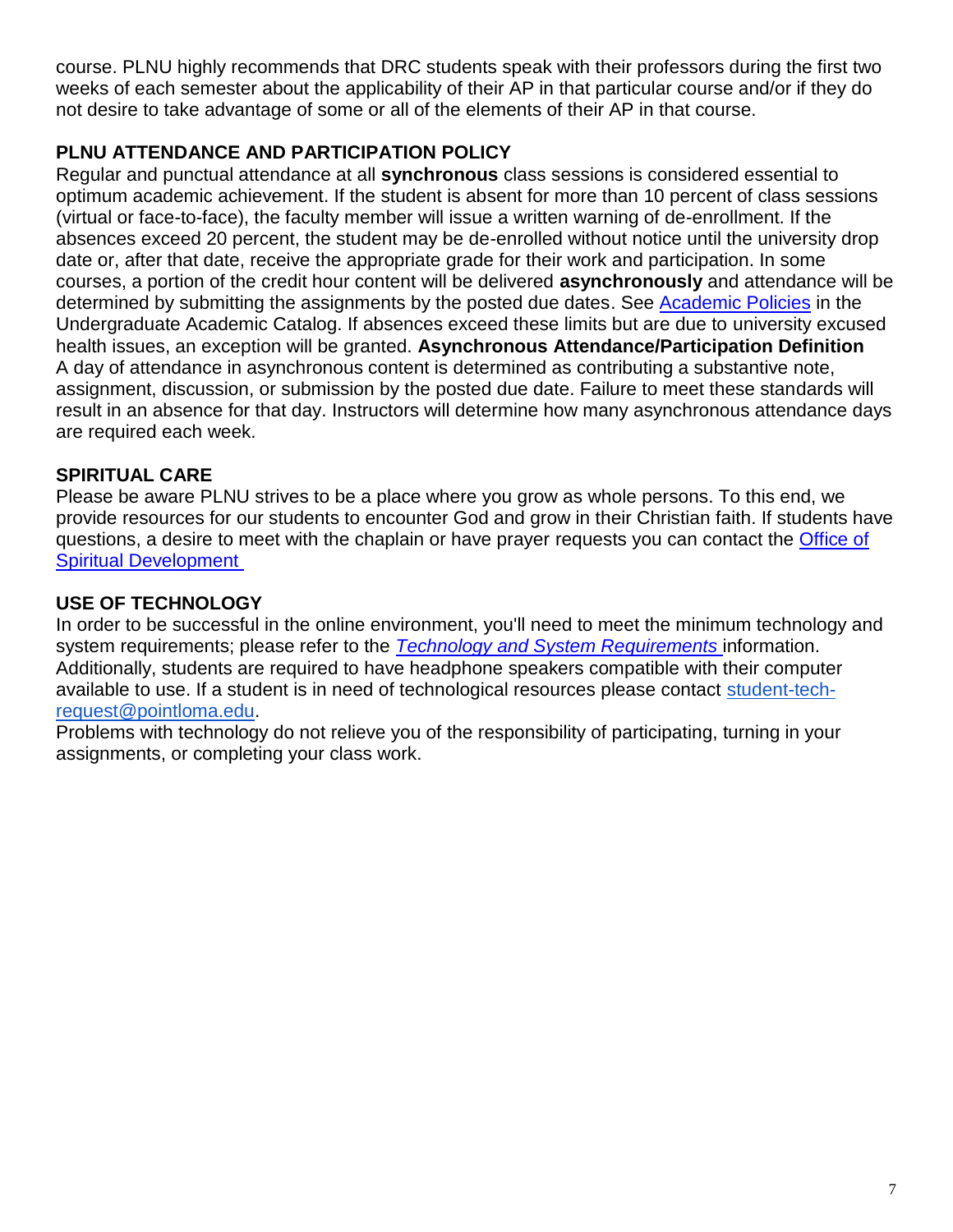| Topic 1 | <b>Nervous System</b>        |
|---------|------------------------------|
| Topic 2 | <b>Endocrine System</b>      |
| Topic 3 | <b>Cardiovascular System</b> |
| Topic 4 | <b>Immune System</b>         |
| Topic 5 | <b>Respiratory System</b>    |
| Topic 6 | <b>Digestive System</b>      |
| Topic 7 | <b>Urinary System</b>        |
| Topic 8 | <b>Diabetes Mellitus</b>     |

| Tentative Lecture Schedule |                                                                        |  |                              |  |
|----------------------------|------------------------------------------------------------------------|--|------------------------------|--|
| Mar 1 $(M)$                | <b>Sensory Receptors; Spinal Reflexes</b>                              |  | chp. 13 pp. 497-504, 506-511 |  |
|                            | nervous system (382-383); neurons (384-387); spinal cord (455-459)     |  |                              |  |
| On Your Own                | <b>Categorizations of Sensory Receptors</b>                            |  |                              |  |
| Mar $3(W)$                 | Autonomic Nervous System                                               |  | chp. 14 pp. 516-533          |  |
|                            | brain divisions (426); cranial nerves (479-487); spinal cord (455-459) |  |                              |  |
| Mar $5(F)$                 | <b>Chemical Senses: Gustation and Olfaction</b>                        |  | chp. 15 pp. 536-543          |  |
|                            | cranial nerves (479-487)                                               |  |                              |  |

| Mar $8(M)$        | Visual System<br>cranial nerves (479-487); motor units (368-369) | chp. 15 pp. 544-562 |
|-------------------|------------------------------------------------------------------|---------------------|
| Mar 10 $(W)$      | Visual System<br>cranial nerves (479-487)                        | chp. 15 pp. 544-562 |
| <b>Mar 12 (F)</b> | Ear Anatomy<br>cranial nerves (479-487)                          | chp. 15 pp. 562-577 |

| Mar 15 $(M)$ | Inner Ear Function: Hearing & Proprioception<br>cranial nerves (479-487) | chp. 15 pp. 562-577 |
|--------------|--------------------------------------------------------------------------|---------------------|
| Mar 17 (W)   | Overview of Endocrine System<br>exocytosis (84); glands (135-137)        | chp. 16 pp. 584-592 |
| Mar 19 $(F)$ | <b>EXAM 1</b> Covers lecture, on your own and cranial nerves 3/1-3/15    |                     |

| <b>Mar 22 (M)</b> | Pituitary and Hypothalamus                                                   |       | chp. 16 pp. 593-600   |
|-------------------|------------------------------------------------------------------------------|-------|-----------------------|
|                   | diencephalon (433-435)                                                       |       |                       |
| Mar 24 (W)        | Other Endocrine Glands                                                       |       | chp. 16 pp. 601-621   |
|                   | Ca <sup>++</sup> homeostasis (203-204); sympathetic nervous system (519-526) |       |                       |
| <b>Mar 26 (F)</b> | Male Reproductive System                                                     | chp.3 | pp. 111-116           |
|                   | steroids (63); pituitary and hypothalamus (593-600)                          |       | chp. 26 pp. 1022-1039 |

| Mar 29 (M)        | Female Reproductive System<br>steroids (63); pituitary and hypothalamus (593-600)                                                        |         | chp. 26 pp. 1039-1058 |
|-------------------|------------------------------------------------------------------------------------------------------------------------------------------|---------|-----------------------|
| <b>Mar 31 (W)</b> | <b>MENTAL HEALTH WEDNESDAY—NO CLASS</b>                                                                                                  |         |                       |
| Apr $2(F)$        | Heart Anatomy and Histology; Cardiac Cycle<br>membrane junctions (126-127); serous membrane (19-20); skeletal<br>muscle fibers (148-149) | chp. 17 | pp. 630-646; 655-661  |

| Apr $5(M)$       | <b>Heart Electrical Properties</b><br>action potentials and skeletal muscle (347-358) |  | chp. 17 pp. 647-661 |
|------------------|---------------------------------------------------------------------------------------|--|---------------------|
| <b>Apr 7 (W)</b> | Regulation of Cardiac Output<br>autonomic nervous system (510-533)                    |  | chp. 17 pp. 662-666 |
| <b>Apr 9 (F)</b> | <b>EXAM 2</b> Covers lecture material 3/17-4/5                                        |  |                     |

| Apr 12 (M)   | <b>Blood Vessels</b><br>histology (127-150)                              | chp. 18 pp. 670-675, 687-692 |
|--------------|--------------------------------------------------------------------------|------------------------------|
| Apr 14 (W)   | <b>Blood Flow and Blood Pressure</b><br>reflex arc (506)                 | chp. 18 pp. 675-687          |
| Apr 16 $(F)$ | Blood-1<br>reversible reactions (42); osmosis (76-79); bone marrow (188) | chp. 19 pp. 723-751          |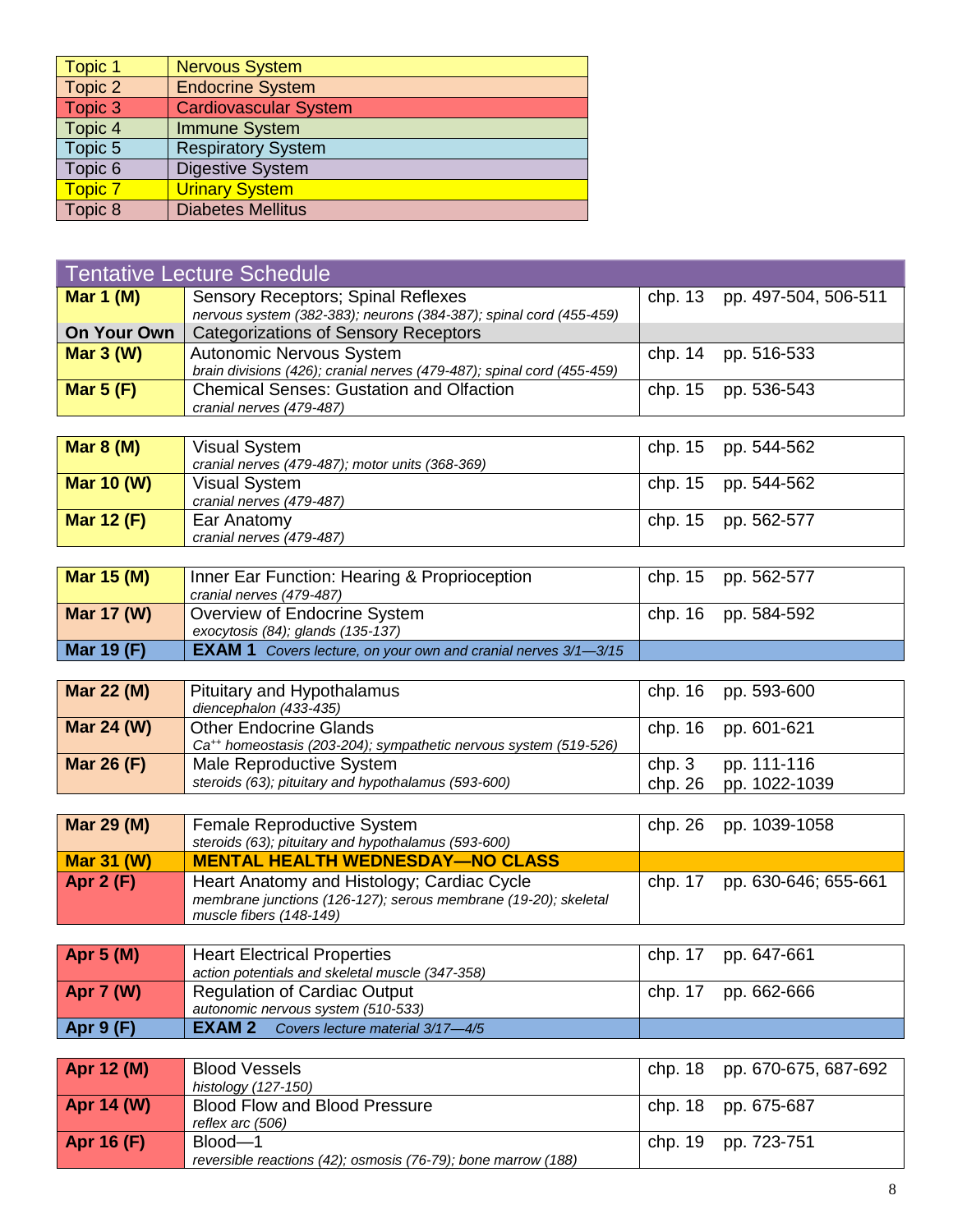| <b>June 11 (F)</b>                                                               | Final exam, 10:30a.m.-1:00 p.m. PT                                                                                                                                        |                                 |                            |
|----------------------------------------------------------------------------------|---------------------------------------------------------------------------------------------------------------------------------------------------------------------------|---------------------------------|----------------------------|
|                                                                                  | pH (47-50); carbohydrates (51-52); oxygen transport (832-850);<br>control of respiration (840-843); tubular reabsorption (967-971)                                        | chp. 22                         | pp. 879-880                |
| June $4(F)$                                                                      | pH (47-50); control of respiration (840-843)<br><b>Pancreas and Diabetes Mellitus</b>                                                                                     | chp. 16                         | pp. 614-618                |
| <b>June 2 (W)</b>                                                                | pH Balance<br>pp. 1008-1018<br>chp. 25                                                                                                                                    |                                 |                            |
| <b>May 31 (M)</b>                                                                | Regulation of MAP, Urine Composition & Urine Volume<br>posterior pituitary (594-596); adrenal cortex (608-612)                                                            | chp. 24<br>chp. 25              | pp. 957-981<br>pp. 984-987 |
|                                                                                  |                                                                                                                                                                           |                                 |                            |
| <b>May 28 (F)</b>                                                                | Exam 5<br>Covers lecture material 5/12-5/24                                                                                                                               |                                 |                            |
| <b>May 26 (W)</b>                                                                | Urine Production<br>chp. 24<br>pp. 957-981<br>osmosis (76-80); capillaries (687-689)                                                                                      |                                 |                            |
| <b>May 24 (M)</b>                                                                | Urinary System Anatomy<br>membrane transport (80-82); capillaries (687-689)                                                                                               | chp. 24                         | pp. 947-956                |
| May 21 (F)                                                                       | Large Intestines; GI Pathologies<br>osmosis and tonicity (76-80)                                                                                                          | chp. 22                         | pp. 876-878                |
|                                                                                  | <b>Accessory Digestive Organs and Digestion</b><br>chp. 22<br>pp. 861-864, 868-871,<br>glands (134-137); enzymes (43-45); pH (47-50); o-chem (50-64)<br>879-894           |                                 |                            |
| <b>Apr 20 (Tu)</b><br>May 19 (W)                                                 | <b>Lab Practical Exam-all sections</b>                                                                                                                                    |                                 |                            |
| <b>May 17 (M)</b>                                                                | <b>FREE DAY</b>                                                                                                                                                           |                                 |                            |
|                                                                                  |                                                                                                                                                                           |                                 |                            |
| <b>May 14 (F)</b><br>Exam 4<br>Covers lecture and on your own material 4/21-5/10 |                                                                                                                                                                           |                                 |                            |
| May 12 (W)                                                                       | Digestive Processes; GI Anatomy<br>exocrine & endocrine glands (134-137); serous membranes (19-20)                                                                        | chp. 22<br>pp. 851-868, 872-876 |                            |
| May 10 (M)                                                                       | CO <sub>2</sub> , Respiratory Pathologies<br>pH (47-50)                                                                                                                   | chp. 21<br>pp. 835-846          |                            |
| <b>May 7 (F)</b>                                                                 | Gas Exchange, O <sub>2</sub> transport<br>hemoglobin (726-727)                                                                                                            | chp. 21                         | pp. 827-835                |
| <b>May 5 (W)</b>                                                                 | <b>MENTAL HEALTH WEDNESDAY-NO CLASS</b>                                                                                                                                   |                                 |                            |
|                                                                                  | inflammation (768-771); autonomic nervous system (516-533); pH (47-<br>50); reflex arcs (506)                                                                             |                                 |                            |
| <b>May 3 (M)</b>                                                                 | Ventilation                                                                                                                                                               | chp. 21                         | pp. 818-825, 840-843       |
|                                                                                  |                                                                                                                                                                           |                                 |                            |
| <b>On Your Own</b>                                                               | <b>Pulmonary Air Volumes and Capacities</b>                                                                                                                               |                                 |                            |
| Apr 30 (F)                                                                       | <b>Respiratory System Anatomy &amp; Volumes</b><br>epithelial tissues & glands (127-137); cartilage (142-143); olfaction<br>(537-540); autonomic nervous system (516-533) | chp. 21                         | pp. 802-817, 825-827       |
| Apr 28 (W)                                                                       | <b>Adaptive Immunity</b><br>blood grouping & typing (746-750)                                                                                                             | chp. 20                         | pp. 772-787                |
| Apr 26 (M)                                                                       | chp. 20<br>Innate Immunity<br>plasma membrane (70-74); phagocytosis (83); skin (160-173);<br>chp. 23<br>hypothalamus (433)                                                |                                 | pp. 763-772<br>pp. 929-932 |
|                                                                                  |                                                                                                                                                                           |                                 |                            |
| Apr 23 (F)                                                                       | <b>EXAM3</b><br>Covers lecture material 4/7-4/19                                                                                                                          |                                 |                            |
| Apr 21 (W)                                                                       | Lymphatic System<br>osmosis (76-79)                                                                                                                                       | chp. 20                         | pp. 754-762                |
|                                                                                  | bone marrow (188)                                                                                                                                                         |                                 |                            |
| Apr 19 (M)                                                                       | Blood-2                                                                                                                                                                   | chp. 19                         | pp. 723-751                |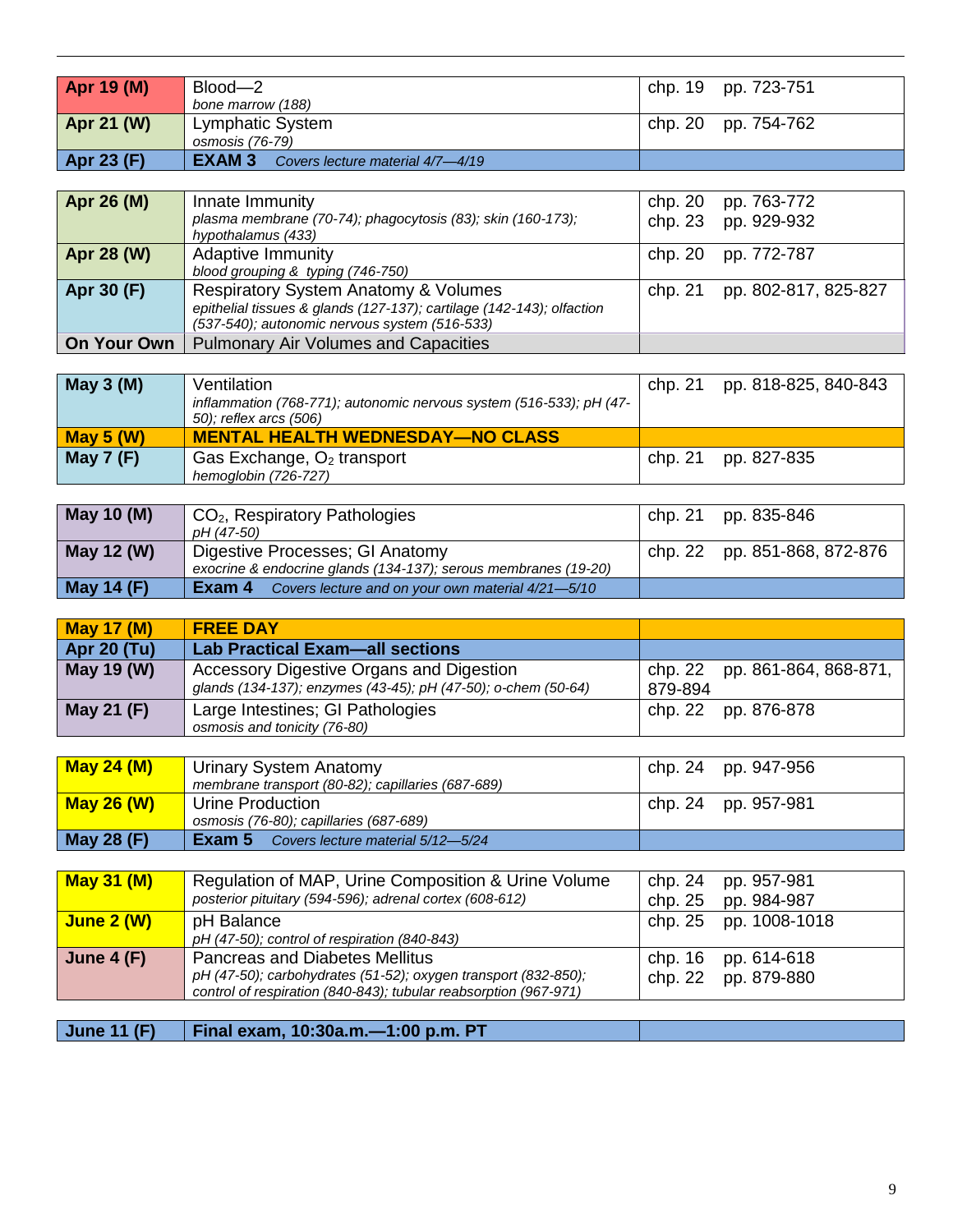# Cranial Nerves

|                | <b>Olfactory</b>  | Sensory                  | smell                                                                                                                                                                                     |
|----------------|-------------------|--------------------------|-------------------------------------------------------------------------------------------------------------------------------------------------------------------------------------------|
| $\mathbf{I}$   | Optic             | Sensory                  | vision                                                                                                                                                                                    |
| $\mathbf{III}$ | Oculomotor        | Motor<br>Parasympathetic | contracts medial rectus, superior rectus, inferior<br>rectus, and inferior oblique (eye)<br>raises eyelid<br>contracts intrinsic muscles of eye for near vision and<br>pupil constriction |
| IV             | Trochlear         | Motor                    | contracts superior oblique (eye)                                                                                                                                                          |
| $\vee$         | Trigeminal        | Sensory                  | touch from face/upper cranium                                                                                                                                                             |
|                |                   | Motor                    | moves mandible (chewing; speech)                                                                                                                                                          |
| VI             | <b>Abducens</b>   | Motor                    | contracts lateral rectus (eye)                                                                                                                                                            |
| VII            | Facial            | Sensory                  | taste (anterior 2/3 of tongue)                                                                                                                                                            |
|                |                   | Motor                    | facial expression                                                                                                                                                                         |
|                |                   | Parasympathetic          | stimulates salivary glands and lacrimal glands                                                                                                                                            |
| VIII           | Vestibulocochlear | Sensory                  | hearing and position/movement of the head for<br>balance                                                                                                                                  |
| IX             | Glossopharyngeal  | Sensory                  | taste (posterior 1/3 of tongue)                                                                                                                                                           |
|                |                   | Motor                    | swallowing                                                                                                                                                                                |
|                |                   | Parasympathetic          | stimulates salivary glands                                                                                                                                                                |
| X              | Vagus             | Sensory                  | taste; sensory from thoracic & abdominal organs                                                                                                                                           |
|                |                   | Motor                    | tongue and throat                                                                                                                                                                         |
|                |                   | Parasympathetic          | decreases heart rate; increases digestion                                                                                                                                                 |
| XI             | Accessory         | Motor                    | contracts sternocleidomastoid and trapezius                                                                                                                                               |
| XII            | Hypoglossal       | Motor                    | contracts extrinsic and intrinsic muscles of tongue                                                                                                                                       |